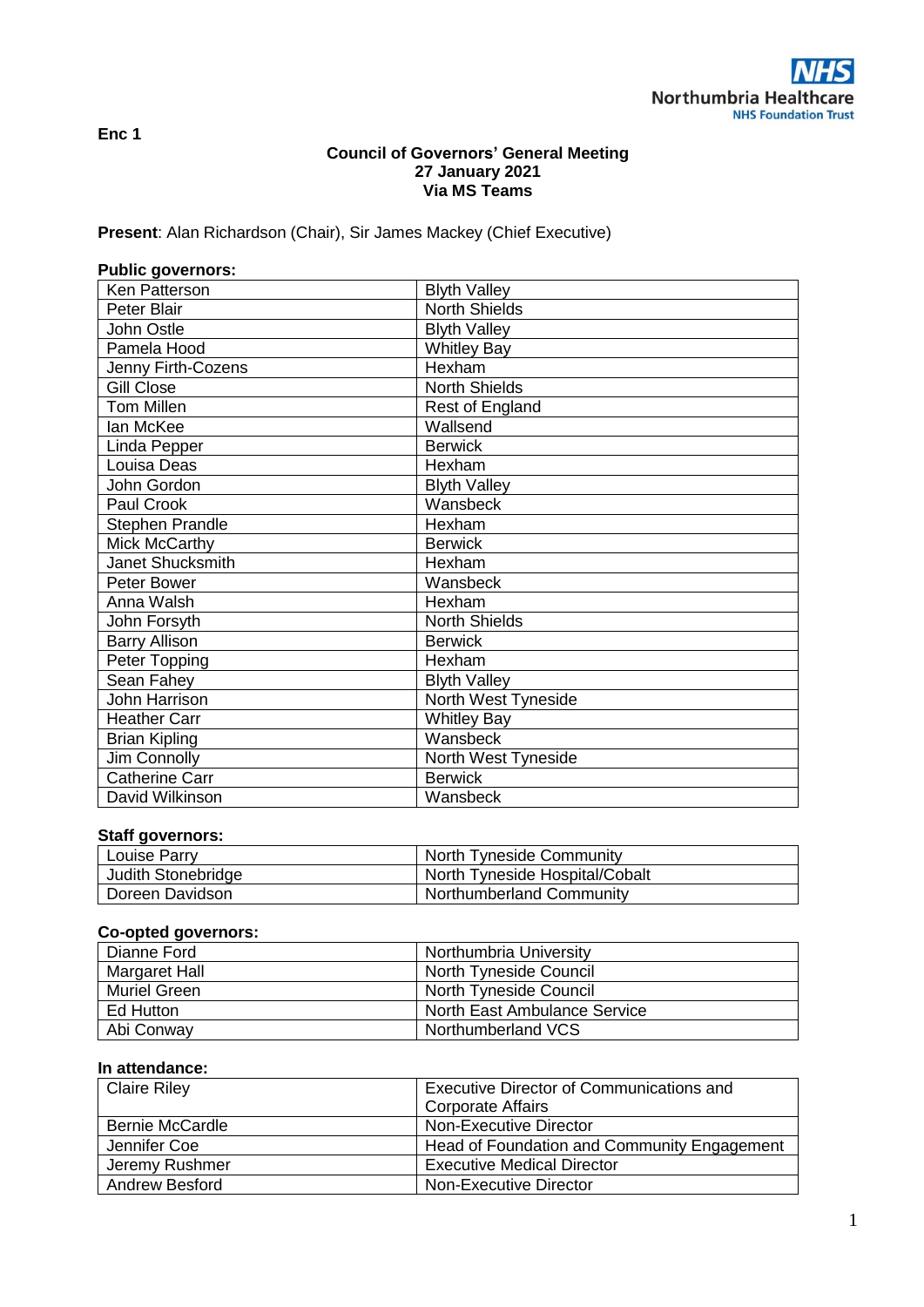| <b>Martin Knowles</b> | Non-Executive Director                           |
|-----------------------|--------------------------------------------------|
| Paula Shandran        | Head of Safeguarding                             |
| <b>Marion Dickson</b> | Executive Director of Nursing, Midwives and      |
|                       | <b>AHPs</b>                                      |
| Moira Davison         | Non-Executive Director                           |
| Laura Olsson          | <b>Acting Company Secretary</b>                  |
| Malcolm Page          | Non-Executive Director                           |
| Annie Laverty         | <b>Chief Experience Officer</b>                  |
| <b>Alistair Blair</b> | <b>Medical Director</b>                          |
| Prof Sir Alan Craft   | Non-Executive Director                           |
| Lucy Thomson          | <b>Community Engagement Officer</b>              |
| <b>Ruth Connorton</b> | <b>Non-Executive Director</b>                    |
| Ann Stringer          | <b>Executive Director of Human Resources and</b> |
|                       | <b>Organisational Development</b>                |
| Joanne Forster        | PA to Executive Director                         |
| <b>Chris Jenkins</b>  | <b>Head of Performance</b>                       |

## **01/01/2021 Welcome, apologies for absence and declarations of interest**

Alan Richardson, Chair, welcomed everyone to January's general meeting. There were no declarations of interest.

#### **Apologies** for absence were received from:

| Roger Barton  | Non-Executive Director                  |
|---------------|-----------------------------------------|
| Anna Watson   | Northumberland community staff governor |
| Adam Chedburn | Whitley Bay public governor             |

# **02/01/2021 Non-executive directors' attendance**

Non-executive directors were acknowledged as in attendance including: Moira Davison, Ruth Connorton, Martin Knowles, Andrew Besford, Bernie McArdle, Prof Sir Alan Craft and Malcolm Page.

## **03/01/2021 Approve the minutes of the council of governors' general meeting dated 21 October 2020 (Enc 1)**

Sean Fahey, Blyth Valley public governor, asked for the additional wording to be added to page 6, paragraph 4 'Malcolm Page was specifically asked to give the assurance and he gave it'. The meeting minutes were approved as an accurate record of proceedings following the agreed amendment.

# **04/01/2021 Matters arising**

There were no matters arising.

#### **05/01/2020 Governors' questions on notice**

There were no governors' questions on notice.

#### **06/01/2021 Receive the chief executive officer's performance and financial report – quarter three**

Sir James Mackey, Chief Executive, provided an update on safety and quality priorities, Covid-19, performance and finance, staff and patient experience and future priorities. Jim took the opportunity to highlight the Trust's good safety and quality priority performance for quarter three, despite the challenges of Covid-19 and stated that there is work beginning on next year's safety and quality priorities.

Jim summarised the Covid-19 activity, including bed occupancy rates over the last quarter, comparing data from September and October and highlighting the maximum number of Covid positive patients (190 reducing to 170 in January). Although this was a challenging time for the critical care teams, they have coped well. There were some minor elective cancellations and the Trust continued to support Cumbria by taking in a small number of patients. Jim stated that the new Covid-19 variants have resulted in a need for more complex care provision and following a rise in community infections resulting in some hospital admissions, the Trust has increased its efforts to cope. Survival rates are improving this quarter, down from 35% to 22%. The vaccination programme is going well and will support a reduction in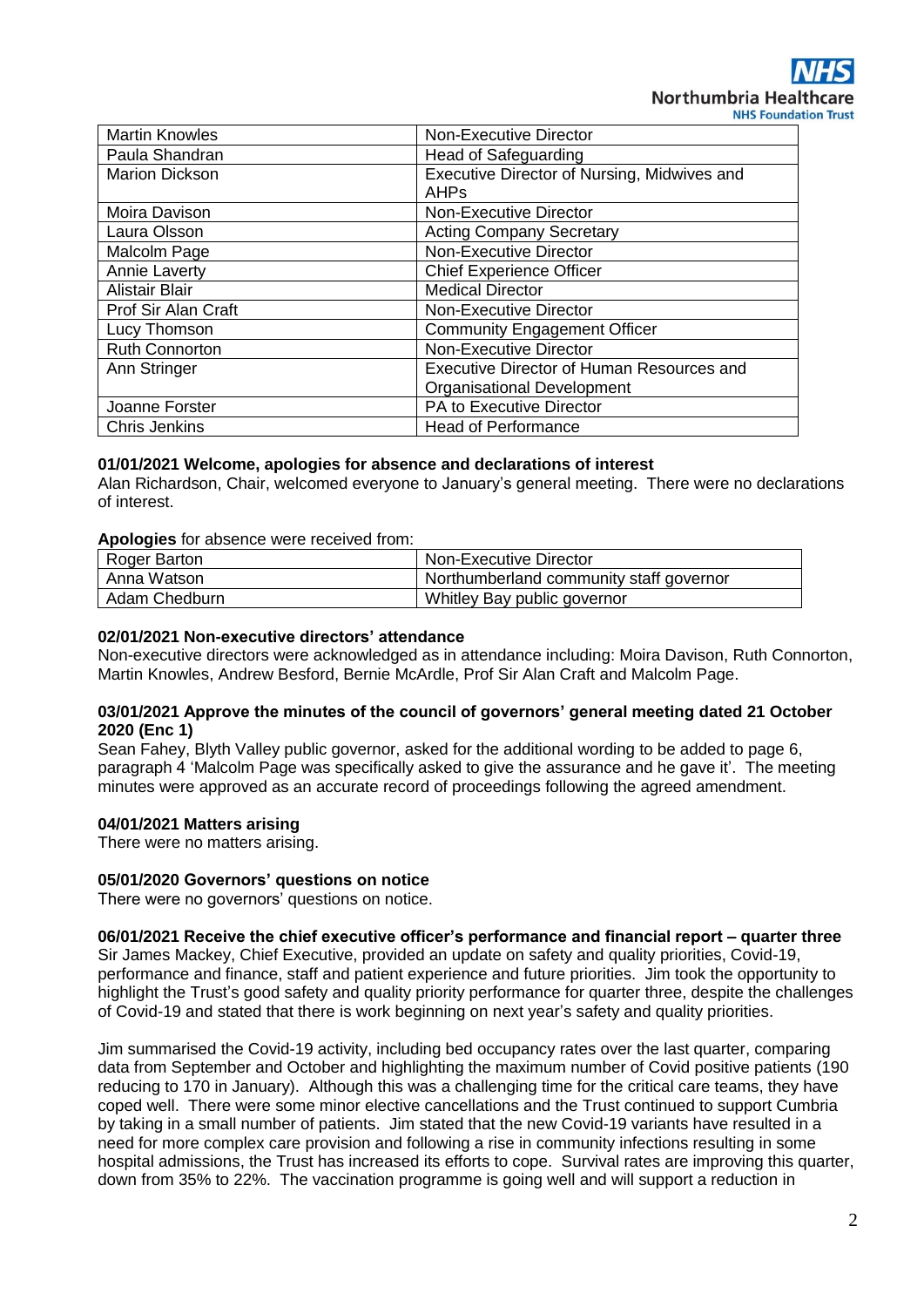mortality given time. The activity levels have resulted in very tired staff but they remain confident in their abilities to continue to provide high quality care to our patients.

The key performance indicators show a strong performance and the Trust remains the best in the country in terms of emergency department (ED) performance this year (currently at 95.4%). Cancer achievements are making steady progress as is referral to treatment performance. Regionally, there is significant work needed to recover.

Jim provided a summary of the financial position at month 9 in the financial year. For the first 6 months, the Trust balance was a break-even position. At months 7-12 there is a planned deficit of £12m (awaiting confirmation of national funding to balance to break-even). This position assumes funding of the PPE factory, which the Trust is currently awaiting guidance on; Jim will update governors when further information is available. The latest actual financial position at month 9 is a deficit of £2.8m, this represents a broadly balanced position compared to the planned deficit of £12m (based upon new central control as of 27 January 2021). The cost implications of supporting Covid was outlined in detail. Jim summarised the Trust cash balance position at £167m, which includes £37m cash advance in respect of the national support mechanism and capital investment of £27.2m to the end of month 9. In summary, the Trust is very much on target to deliver a balanced position against new national control total, subject to receiving outstanding funding confirmations. Planning has commenced for next year across the system and within the Trust, with the target to have set refreshed baseline budgets by March 2021.

Patient experience continues to achieve excellent results. The Northumbria Voice responses from 3,000 staff has highlighted a lot of fatigue, which is expected. Annie Laverty, Chief Experience Officer, and Claire Riley, Executive Director of Communications and Corporate Affairs, are discussing ways to support staff further.

Jim provided a brief overview of further activity, such as the Berwick hospital redevelopment, which will go to Trust Board this month for final sign off. There are developments in primary care, which governors will be updated on as well as further information regarding the development of the health and wellbeing hub at The Northumbria. Finally, Jim stated that although the national picture shows many critical challenges, including the new Covid variants and issues with vaccine supplies, the North East continues to work well and collaboratively and this puts us in a stronger position for the future.

Sean Fahey, Blyth Valley public governor, queried slides 10 – 12 in relation to bed occupancy rates and asked if the Trust was in a position to continue to support Cumbria if there is a shortage of equipment and staff. Jim Mackey responded that it was necessary to support Cumbria to even out the discomfort felt across the NHS regionally. The bed occupancy rate is consistently falling, so no impact has been felt and there was also no option to allow issues to gather in one area of the system, as that would slow down the process of recovery across the region.

Muriel Green, co-opted governor for North Tyneside Council, queried if the annual flu issue had been felt this year. Jim Mackey responded that there has almost been none this year and also no recorded norovirus, which is likely to be the result of improved hygiene. Jim stated that Covid could be with us again next year and all of this needs to be considered as part of winter planning.

Jenny Firth-Cozens, Hexham public governor, asked if there was anything governors could do to help improve staff morale. Jim agreed to discuss this in more detail with Claire Riley.

Peter Topping, Hexham public governor, asked if Jim could elaborate on the rumours regarding the structural reforms of the NHS. Jim responded that the likelihood is a more collaborative arrangement with a reduced role for the Clinical Commissioning Groups. Jim agreed to update the governors in a couple of months' time following closure of the national consultation process and when the definition of the ICS as a legal entity is more formalised.

#### **07/01/2021 Assurance questions to non-executive directors**

Assurance questions on the quarter three report were put forward by the chair of the council of governors' pre-meeting, Paul Crook, Wansbeck public governor.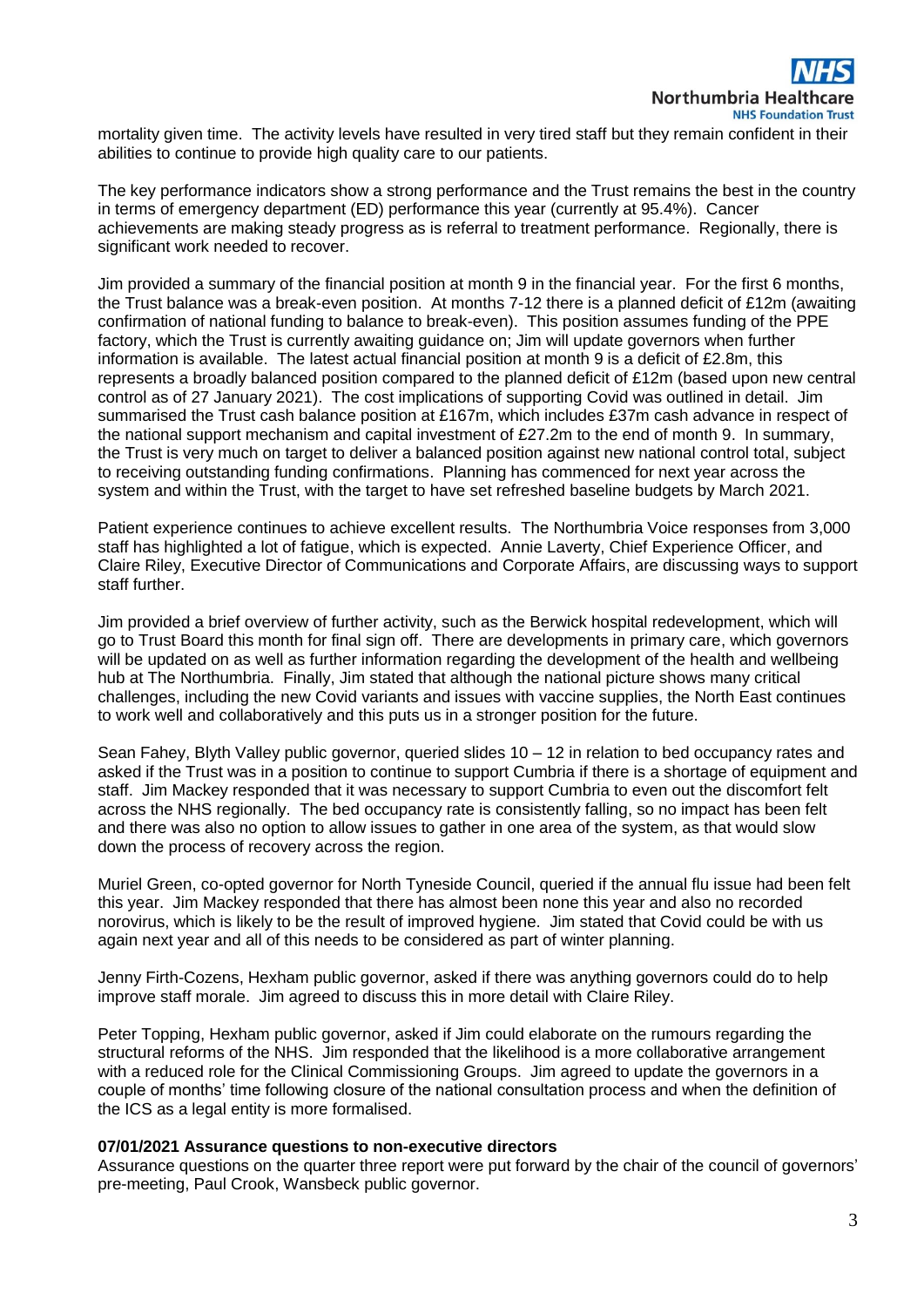National financial regime, reimbursement of Covid-19 costs and future financial arrangements across the Integrated Care System, particularly 2021-2022 - are the non-executive directors assured that:

- 1. The required action is being taken to ensure that confirmation is received to return the Trust's financial position to break-even and that the assumption about funding for the PPE factory is included.
- 2. Reimbursement for Covid-19 costs have been secured.
- 3. The mechanism for funding trusts across the Integrated Care System will be clarified in sufficient time to allow the Trust to do its financial planning for 2021-2022.

Martin Knowles, Non-Executive Director, provided assurance on these three questions and responded that detailed presentations have taken place at the Finance, Investment and Performance (FIP) Committee each month outlining the current financial position and forecast outturn position. Positive discussions are taking place with national colleagues regarding the funding of the PPE factory and in addition the Trust are awaiting confirmation of national funding to fund the gap created by the national calculation methodology underfunding the block contract.

With regards to the reimbursement for Covid-19 costs, this is linked to the detailed presentations at FIP Committee each month where Covid-19 costs are identified separately and continue to be fully funded.

Work is ongoing within the Integrated Care Partnership regarding financial arrangements for 2021-22. The Trust has an established financial strategy, which covers five financial years, and the Trust is ensuring the targets outlined within the strategy are achieved. Nationally, they have announced that the current financial arrangements will continue until 1 July 2021.

At the pre-meeting, there were points raised for clarification where written responses will be sent out, these were:

1. HMRC refund of tax - the governors would appreciate it if the position, with respect to the refund of tax from HMRC, could be clarified.

The Trust were successful in their claim with total funds due to the Trust in excess of £23m. The claim is in two parts up to January 2017 and from January 2017 to December 2020. HMRC is currently validating the second part of the claim. Funds will be reimbursed to organisations who are clients of NHS Fleet Solutions.

2. Staff sickness absence - the governors would be grateful for clarification on whether sickness absence amongst the staff is increasing and if the proportion linked to Covid-19 is accounting for an increased proportion of the absence. If known, whether this is due to catching the virus or having to self-isolate because staff have been in contact with someone else who has caught the virus. Is it known if this is related to more recent Covid variants.

Sickness absence is currently very high, although we do have one of the lowest rates in the region. It is a combination of staff with a positive Covid test result, staff who are shielding and staff who are required to isolate because they have been in contact with someone who has tested positive (when not wearing full PPE). December figures were:

- Sickness absence excluding Covid 5.44%
- Covid related sickness absence 0.84%
- Covid related non-sickness absence (shielding, isolation etc.) 0.87%
- 3. Surgical waiting lists the governors would be grateful for clarification on whether managing the Covid-19 pandemic has increased surgical waiting lists.

The Trust has had to cancel elective lists over the last few weeks but continue to preserve cancer, acute and urgent elective cases as a priority. This is discussed every Wednesday with the clinical teams to